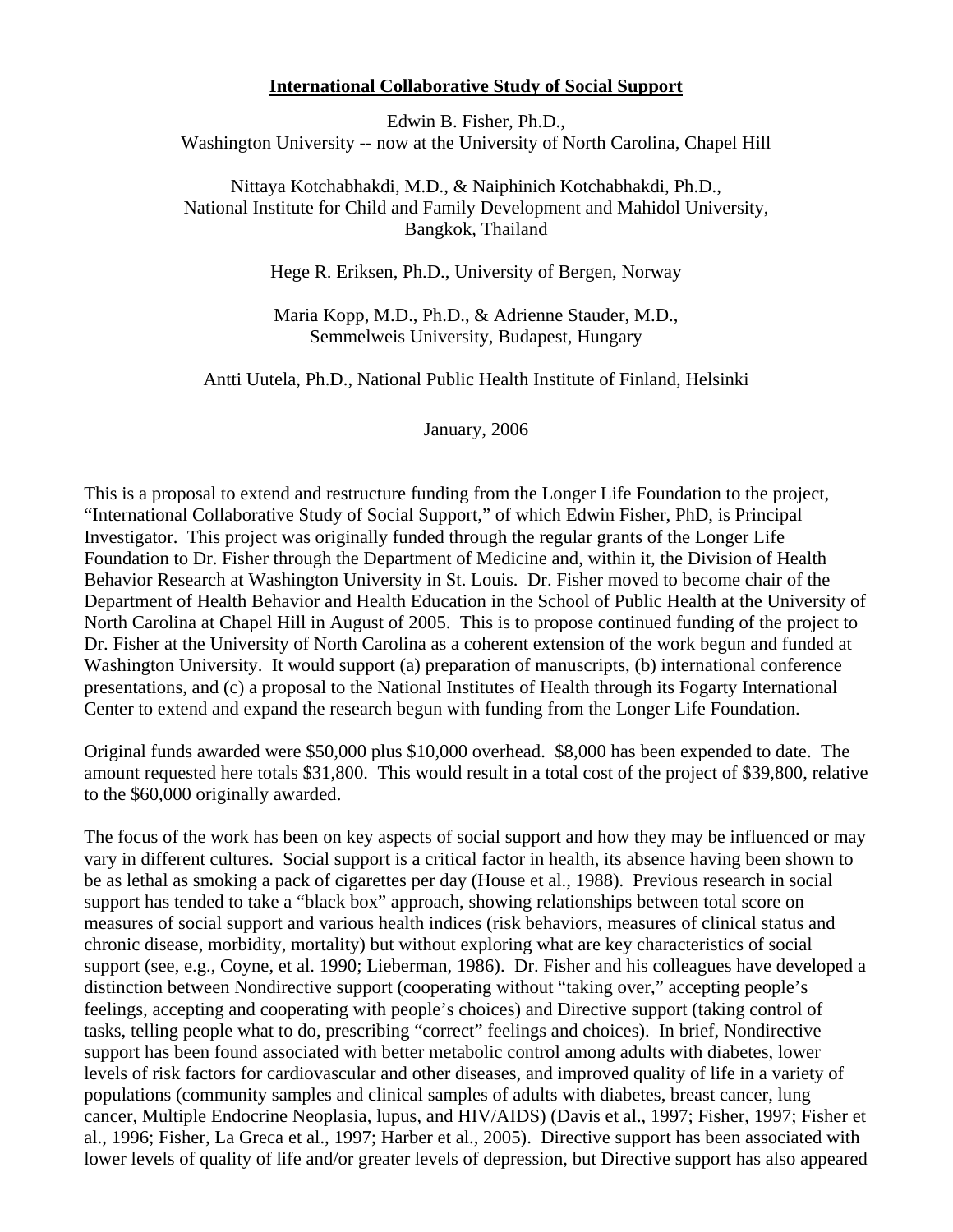disease management, morbidity) in different cultures.

## **Progress Report**

To date, a measure of Nondirective and Directive support developed by Dr. Fisher and his colleagues has been translated into Thai, Norwegian, Hungarian, and Spanish. In Thailand, the measure has been included in the Thai Family Study, directed by Dr. Nittaya Kotchabhakdi of Mahidol University and the National Institute for Child and Family Development, and Dr. Naiphinich Kotchabhakdi of Mahidol University. This study includes approximately 900 families sampled through stratified random sampling in four regions of Thailand, representing urban and rural settings. Within these families, adults over the age of 50 have completed the measure of Directive and Nondirective support, providing a sample of approximately 700-800. In addition to the measure of Nondirective and Directive support, other measures of health status, quality of life, and family characteristics are available for this very interesting sample.

In Norway, the measure of Nondirective and Directive support has been administered to approximately 100 participants in a rehabilitation program in conjunction with research there of Drs. Holger Ursin and Hege Eriksen examining psychological and rehabilitation factors associated with "subjective health complaints" (Eriksen et al., 2004).

In Hungary, the measure is currently included in research examining social, economic, and psychological factors related to stress, cardiovascular disease, and general health status, coordinated by Drs. Maria Kopp and Adrienne Stauder at Semmelweiss University in Budapest. In Finland, Dr. Antti Uutela of the National Public Health Institute of Finland plans to include the measure in evaluation surveys of community prevention studies, following from the well-known North Karelia studies in Finland conducted by the same Institute.

In St. Louis, Dr. Fisher and his colleagues (Dr. Mark Walker, Ms. Joan Heins, and graduate student, Ms. Jeanne Gabrield) completed survey of 300 adults, approximately two-thirds of whom were African American, recruited through community and hospital settings associated with Washington University School of Medicine. Data from these surveys have been presented in 2005 at the Society of Behavioral Medicine (Fisher et al., 2005) and will be presented at that Society's meeting in San Francisco in 2006 (Gabriele et al., 2006).

In a related project of Dr. Patricia Cavazos, a post-doctoral fellow of Dr. Fisher, the measure was translated into Spanish as part of a study of social factors surrounding acculturative stress among Latino immigrants in St. Louis. This measure is available for further use in Mexican, Latin and South American, or Spanish samples.

In December, 2005, Dr. Fisher met with Drs. Nittaya Kotchabhakdi and Naiphinich Kotchabhakdi from Bangkok and Dr. Ericksen from Norway at a meeting in Bangkok, Thailand. This meeting was to review approaches to analyzing data from the several studies and to initiate planning of a symposium for submission to the International Conference of Behavioral Medicine to be held in Bangkok in December,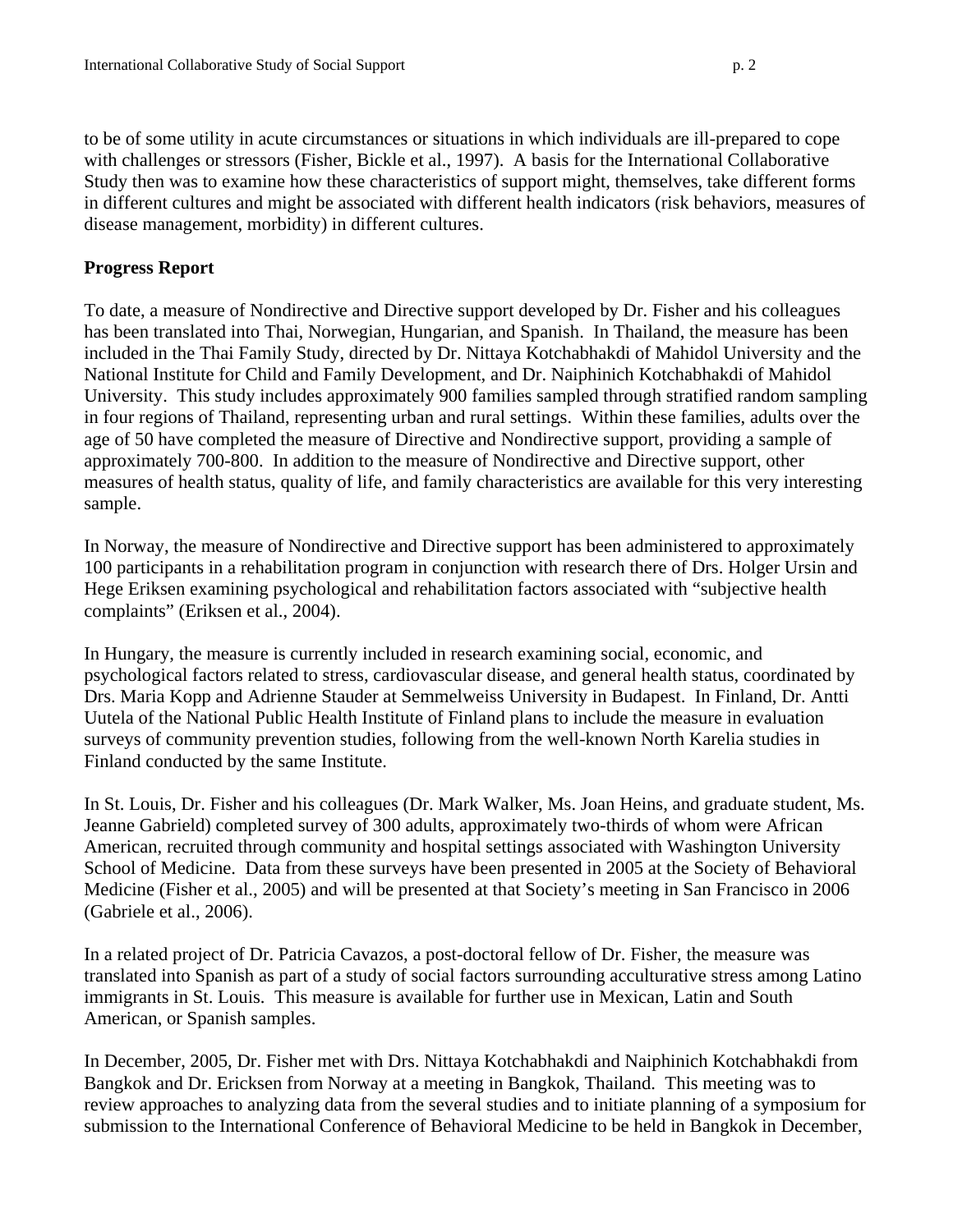2006. The due date for that symposium submission is March 1, 2006. Following preparation and submission of the symposium, preparation of manuscripts will take place over the summer of 2006. Concurrent with these activities, Dr. Fisher has initiated contact with the Fogarty International Center at the National Institutes of Health and will coordinate a cooperative proposal to that Center to continue and expand the research; submission of the proposal being planned for late fall, 2006 or winter, 2007.

## **Funds Requested**

Funds requested here are to support continued meetings and communications among the collaborators in the International Collaborative Study. Funds are requested for the following:

| <b>Description of Use of Funds</b>                                               | Cost                 |
|----------------------------------------------------------------------------------|----------------------|
| Travel of investigators to attend International Congress of Behavioral           | \$6,000              |
| Medicine in Bangkok, Thailand, December, 2006 at which plans for the             | $(4 \otimes $1,500)$ |
| proposal to the Fogarty Center would be finalized and at which it is             |                      |
| anticipated the symposium reporting on the International Collaborative           |                      |
| Study would be presented. Stipends are requested for four individuals at         |                      |
| \$1,500 each (Fisher and Dr. Mark Walker from the US, Eriksen from               |                      |
| Norway, one to be named from Finland, Hungary, or other country).                |                      |
| Travel to support consultation by Fisher to potential collaborators; \$1,500     | \$4,500              |
| for each of three trips to Finland, and/or Budapest and/or potential             | $(3 \otimes $1,500)$ |
| collaborators in Spain or Latin America.                                         |                      |
| Consultation expenses for Mark Walker, PhD, assistant professor in the           | \$4,500              |
| Division of Health Behavior Research at Washington University, who has           | $(3 \otimes $1,500)$ |
| collaborated in much of the work on this project, particularly with regard to    |                      |
| statistical analyses. Travel is requested for three trips at \$1,500 either for  |                      |
| Dr. Walker to visit collaborators within their settings or for their statistical |                      |
| analysts to travel to St. Louis to meet with Dr. Walker over the course of at    |                      |
| least several days to develop state of the art and consistent analytic           |                      |
| strategies across the collaborative groups involved in this project.             |                      |
| Meeting expenses: \$1,500 for meeting expenses (room rental, coffee              | \$1,500              |
| breaks, etc.) among collaborators at the meetings of the Society of              |                      |
| Behavioral Medicine in San Francisco in March, 2006 (at which several of         |                      |
| the collaborators will be attending) or at the International Congress of         |                      |
| Behavioral Medicine in Bangkok, in December, 2006.                               |                      |
| Miscellaneous staff support: \$10,000 for secretarial and/or data                | \$10,000             |
| management and/or data analysis to facilitate coordination among                 |                      |
| collaborators and facilitate preparation of a grant to the National Institutes   |                      |
| of Health or other funding organization for continuation of the research.        |                      |
| <b>Total Direct Costs</b>                                                        | \$26,500             |
| Overhead @ 20%                                                                   | \$5,300              |
| <b>Total Costs</b>                                                               | \$31,800             |

Note: Total funds originally budgeted for this project were \$50,000 plus \$10,000 overhead, totaling \$60,000. Of this, \$8,000 has been expended with \$52,000 having been returned to the Foundation concurrent with Dr. Fisher leaving Washington University. The total of the amount already expended and that requested, inclusive of overhead, would be \$39,800.